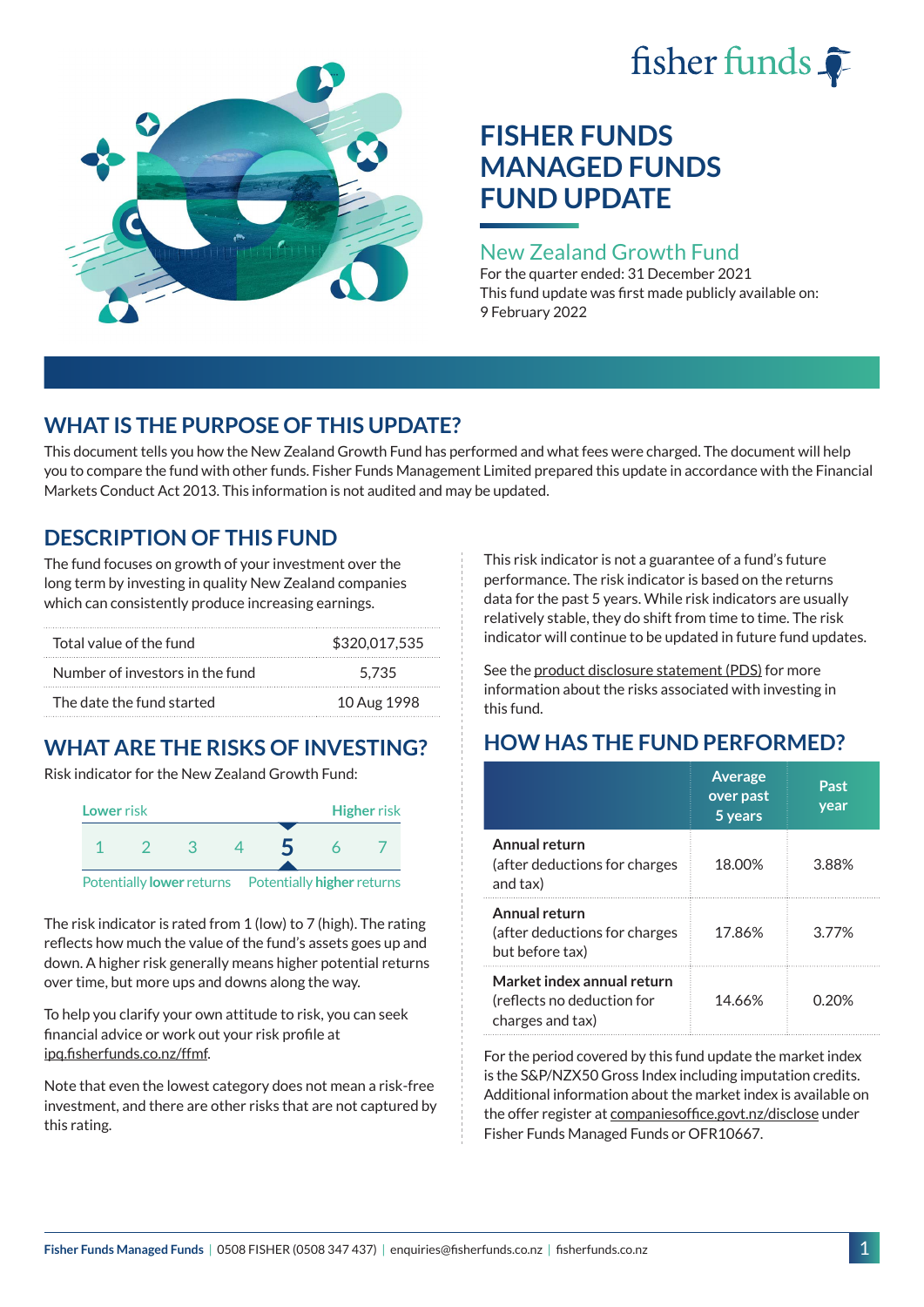## **ANNUAL RETURN GRAPH**



This shows the return after fund charges and tax for each of the last 10 years ending 31 March. The last bar shows the average annual return for the last 10 years, up to 31 December 2021.

**Important:** This does not tell you how the fund will perform in the future.

Returns in this update are after tax at the highest prescribed investor rate (PIR) of tax for an individual New Zealand resident. Your tax may be lower. The market index return reflects no deduction for charges and tax.

#### **WHAT FEES ARE INVESTORS CHARGED?**

Investors in the New Zealand Growth Fund are charged fund charges that include GST. In the year to 31 March 2021 these were:

|                                                       | % of net asset value |
|-------------------------------------------------------|----------------------|
| <b>Total fund charges</b>                             | 352%                 |
| Which are made up of:                                 |                      |
| <b>Total management and</b><br>administration charges | 1.40%                |
| Inding:                                               |                      |
| Manager's basic fee                                   | 1.27%                |
| Other management and<br>administration charges        | 0.13%                |
| Total performance-based fees <sup>1</sup>             | 2 12%                |

Small differences in fees and charges can have a big impact on your investment over the long term.

#### **EXAMPLE OF HOW THIS APPLIES TO AN INVESTOR**

Katie had \$10,000 in the fund at the start of the year and did not make any further contributions. At the end of the year, Katie received a return after fund charges were deducted of \$388 (that is 3.88% of her initial \$10,000). Katie did not pay other charges. This gives Katie a total return after tax of \$388 for the year.

#### **WHAT DOES THE FUND INVEST IN? Actual investment mix**

This shows the types of assets that the fund invests in.



#### **Target investment mix**

This shows the mix of assets that the fund generally intends to invest in.